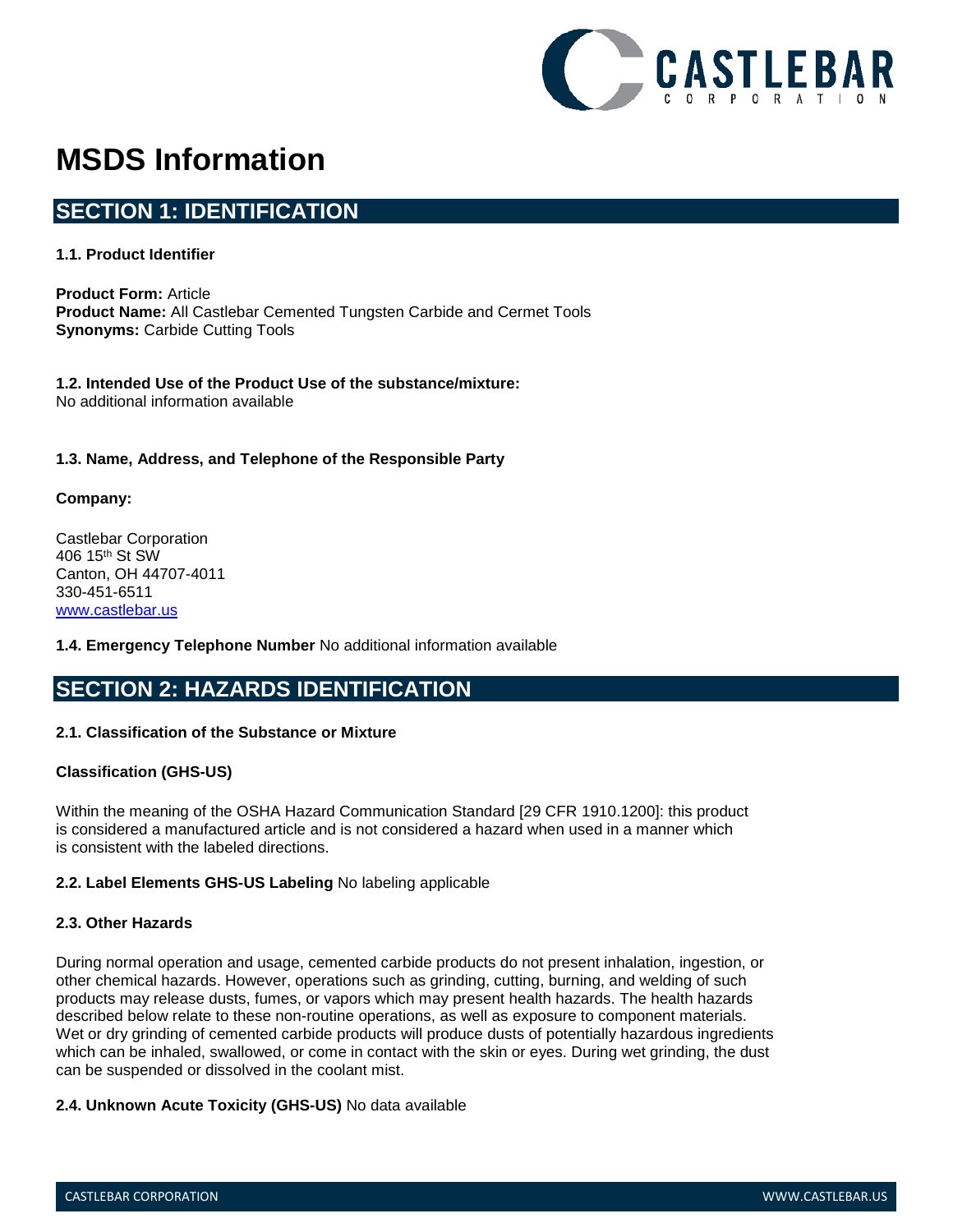# **SECTION 3: COMPOSITION/INFORMATION ON INGREDIENTS**

## **3.1. Substance** Not applicable

#### **3.2. Mixture**

| <b>Name</b>              | <b>Product Identifier</b> | %          | <b>Classification (GHS-US)</b>                                                                                                                                                                         |
|--------------------------|---------------------------|------------|--------------------------------------------------------------------------------------------------------------------------------------------------------------------------------------------------------|
| Tungsten carbide         | (CAS No) 12070-12-1       | $10 - 94$  | Not classified                                                                                                                                                                                         |
| Titanium carbide (TiC)   | (CAS No) 12070-08-5       | $0.2 - 53$ | Not classified                                                                                                                                                                                         |
| Cobalt                   | (CAS No) 7440-48-4        | $0 - 20$   | Acute Tox. 4 (Oral), H302 Acute<br>Tox. 1 (Inhalation: dust, mist),<br>H330 Resp. Sens. 1B, H334 Skin<br>Sens. 1, H317 Carc. 2, H351<br>Repr. 2, H361 Aquatic Acute 1,<br>H400 Aquatic Chronic 1, H410 |
| <b>Nickel</b>            | (CAS No) 7440-02-0        | $0 - 15$   | Skin Sens. 1, H317 Carc. 2, H351<br>STOT RE 1, H372 Aquatic<br>Chronic 3, H412                                                                                                                         |
| Tantalum carbide (TaC)   | (CAS No) 12070-06-3       | $0 - 15$   | Not classified                                                                                                                                                                                         |
| Niobium carbide (Nb2C)   | (CAS No) 12011-99-3       | $0 - 5$    | Not classified                                                                                                                                                                                         |
| Chromium                 | (CAS No) 7440-47-3        | $0 - 3$    | Comb. Dust, h332                                                                                                                                                                                       |
| Chromium carbide (Cr3C2) | (CAS No) 12012-35-0       | $0 - 3$    | Not classified                                                                                                                                                                                         |
| Aluminum oxide           | (CAS No) 1344-28-1        | $0 - 2$    | Not classified                                                                                                                                                                                         |
| Boron oxide (B2O3)       | (CAS No) 1303-86-2        | $0 - 2$    | Repr. 1B, H360                                                                                                                                                                                         |
| Zirconium                | (CAS No) 7440-67-7        | $0 - 2$    | Pyr. Sol. 1, H250 Self-heat. 1,<br>H251 Water-react. 1, H260                                                                                                                                           |
| Molybdenum               | (CAS No) 7439-98-7        | $0 - 2$    | Comb. Dust, H232                                                                                                                                                                                       |

Full text of H-phrases: see section 16

# **SECTION 4: FIRST AID MEASURES**

### **4.1. Description of First Aid Measures**

**First-aid Measures General**: Never give anything by mouth to an unconscious person. If you feel unwell, seek medical advice.

**First-aid Measures After Inhalation**: When symptoms occur: go into open air and ventilate suspected area. Obtain medical attention if breathing difficulty persists.

**First-aid Measures After Skin Contact**: Wash with plenty of soap and water. Obtain medical attention if irritation develops or persists.

**First-aid Measures After Eye Contact**: Rinse cautiously with water for several minutes. Remove contact lenses, if present and easy to do. Continue rinsing.

**First-aid Measures After Ingestion**: If substantial quantities are swallowed, dilute with large amount of water. Induce vomiting and seek medical attention.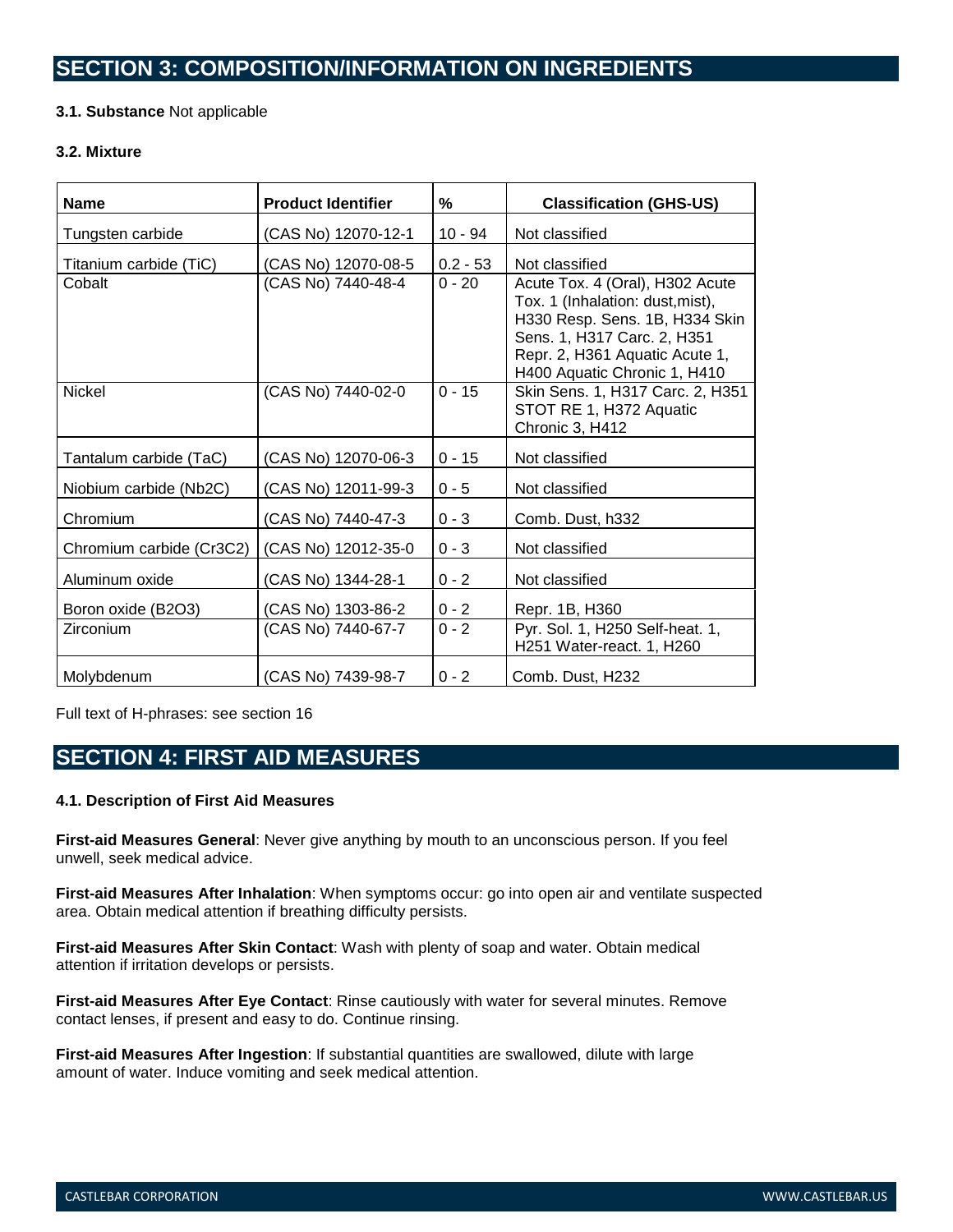### **4.2. Most important symptoms and effects, both acute and delayed**

**Symptoms/Injuries:** None expected under normal conditions of use.

**Symptoms/Injuries After Inhalation:** Dust from this product may cause irritation to the respiratory tract.

**Symptoms/Injuries After Skin Contact:** Dust may cause irritation in skin folds or by contact in combination with tight clothing. Skin exposure can cause an allergic red rash (cobalt itch).

**Symptoms/Injuries After Eye Contact:** Eye contact with dust may cause mechanical irritation.

**Symptoms/Injuries After Ingestion:** Ingestion is likely to be harmful or have adverse effects.

**Chronic Symptoms:** Chronic exposure to respirable dust containing cobalt and tungsten carry the potential to cause permanent respiratory diseases, including occupational asthma, interstitial pneumonitis and fibrosis (hard-metal disease), and emphysema. Symptoms include productive cough, wheezing, dyspnea (upon exertion), pleuritic chest pain, and weight loss. Reports outside the industry suggest that ingestion of significant amounts of cobalt can cause blood, heart, and other organ effects. Cobalt metal with tungsten carbide is listed by IARC as Group 2A - probably carcinogenic to humans. Nickel is listed by IARC as Category 2B possibly carcinogenic to humans. Cobalt is listed by ACGIH as an animal carcinogen (A3). Cobalt and nickel are known to the State of California to cause cancer. Nickel is considered reasonably anticipated to be a carcinogen by NTP.

**4.3. Indication of Any Immediate Medical Attention and Special Treatment Needed** If medical advice is needed, have product container or label at hand.

# **SECTION 5: FIRE-FIGHTING MEASURES**

## **5.1. Extinguishing Media**

**Suitable Extinguishing Media:** Dry chemical powder, alcohol-resistant foam, carbon dioxide (CO2).

**Unsuitable Extinguishing Media:** Do not use a heavy water stream. Use of heavy stream of water may spread fire.

**5.2. Special Hazards Arising From the Substance or Mixture Fire Hazard:** Not considered flammable but may burn at high temperatures.

**Explosion Hazard:** Dusts may present a fire or explosion hazard under rare favoring conditions of particle size, dispersion, concentration, and strong ignition source. However, this is not expected to be a problem under normal handling conditions.

**Reactivity:** Hazardous reactions will not occur under normal conditions.

### **5.3. Advice for Firefighters**

**Precautionary Measures Fire:** Exercise caution when fighting any chemical fire.

**Firefighting Instructions:** Do not breathe fumes or vapors from fire.

**Protection During Firefighting:** For a dust fire confined to a small area, use a respirator approved for toxic dusts and fumes. For a large fire involving this material, fire fighters should use a self-contained breathing apparatus.

**Other Information:** Refer to Section 9 for flammability properties.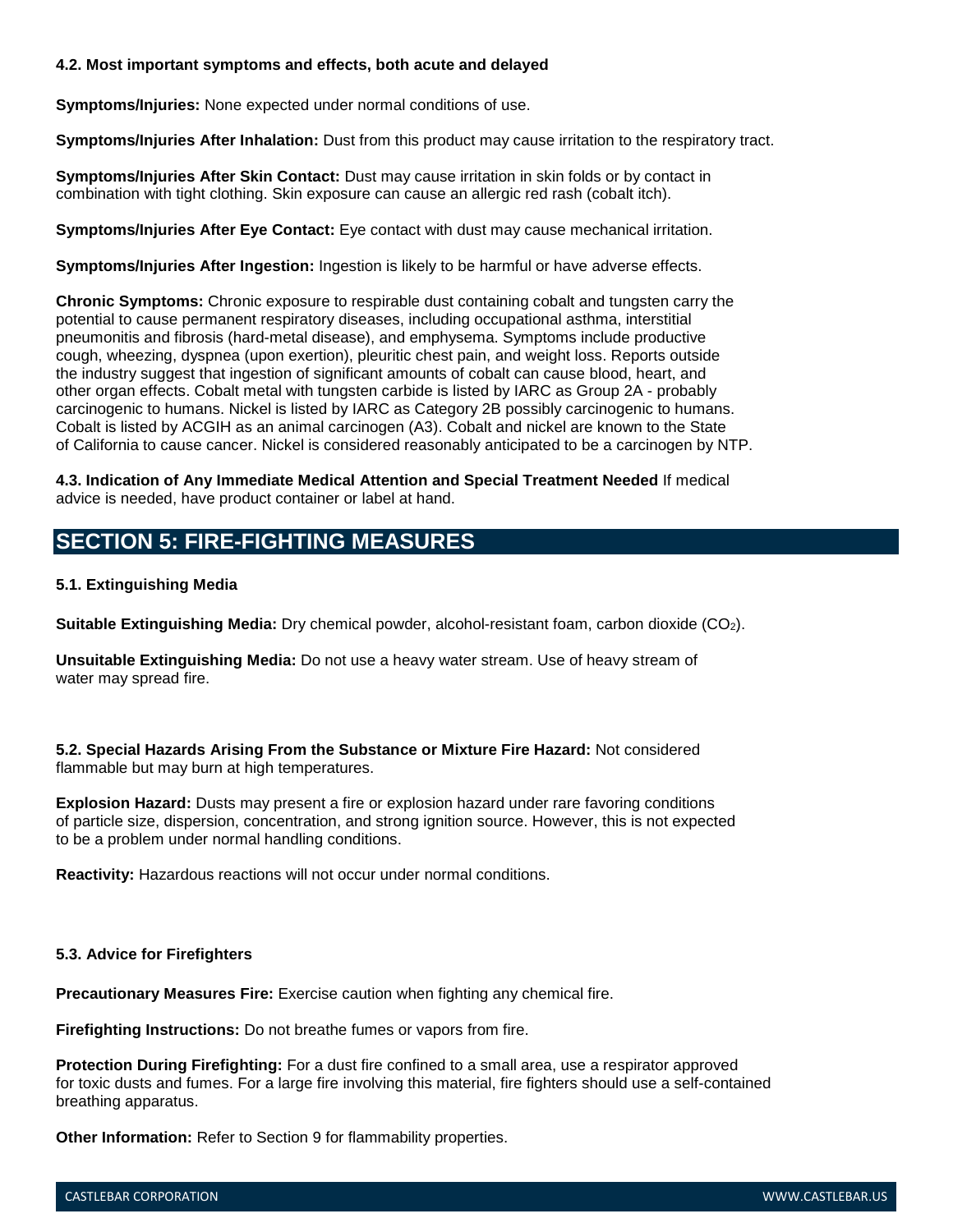# **SECTION 6: ACCIDENTAL RELEASE MEASURES**

## **6.1.Personal Precautions, Protective Equipment and Emergency- Procedures**

### **6.1.1. For Non-emergency Personnel**

**Protective Equipment:** Use appropriate personal protection equipment (PPE).

**Emergency Procedures:** Evacuate unnecessary personnel.

### **6.1.2. For Emergency Responders**

**Protective Equipment:** Equip cleanup crew with proper protection.

**Emergency Procedures:** Eliminate ignition sources. Ventilate area.

**6.2. Environmental Precautions** Prevent entry to sewers and public waters.

## **6.3. Methods and Material for Containment and Cleaning Up**

**For Containment:** Contain and collect as any solid.

**Methods for Cleaning Up:** Clean up spills immediately and dispose of waste safely. Avoid actions that cause dust to become airborne during clean-up such as dry sweeping or using compressed air. Use HEPA vacuum or thoroughly wet with water to clean-up dust. Use PPE described in Section 8. Transfer spilled material to a suitable container for disposal.

**6.4. Reference to Other Sections** See heading 8, Exposure Controls and Personal Protection. Concerning disposal elimination after cleaning, see item 13.

# **SECTION 7: HANDLING AND STORAGE**

### **7.1. Precautions for Safe Handling**

**Additional Hazards When Processed:** Use care during processing to minimize generation of dust. Avoid dust production that exceeds permissible exposure limits.

**Hygiene Measures:** Handle in accordance with good industrial hygiene and safety procedures. Wash hands and other exposed areas with mild soap and water before eating, drinking, or smoking and again when leaving work.

**7.2. Conditions for Safe Storage, Including Any Incompatibilities Storage Conditions:** Store in a dry, cool and well-ventilated place.

**7.3. Specific End Use(s)** No additional information available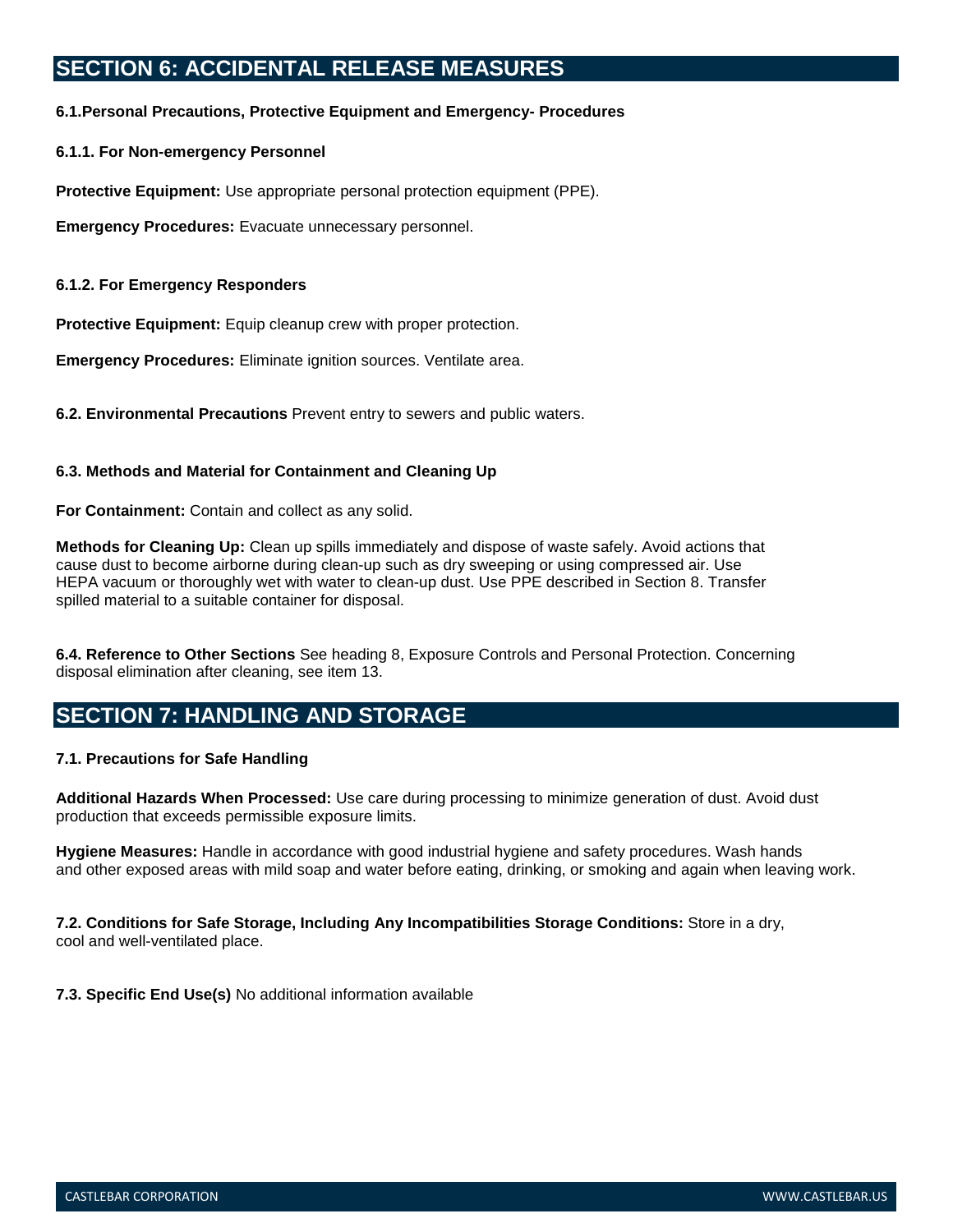# **SECTION 8: EXPOSURE CONTROLS/PERSONAL PROTECTION**

# **8.1. Control Parameters**

For substances listed in section 3 that are not listed here, there are no established exposure limits from the manufacturer, supplier, importer, or the appropriate advisory agency including: ACGIH (TLV), NIOSH (REL), or OSHA (PEL).

| Aluminum oxide (1344-28-1)     |                                      |                                                                                |
|--------------------------------|--------------------------------------|--------------------------------------------------------------------------------|
| <b>USA ACGIH</b>               | ACGIH TWA (mg/m <sup>3</sup> )       | 10 mg/m $3$                                                                    |
| <b>USA OSHA</b>                | OSHA PEL (TWA) (mg/m <sup>3</sup> )  | 15 mg/m <sup>3</sup> (total dust) 5 mg/m <sup>3</sup> (respirable<br>fraction) |
| Boron oxide (B2O3) (1303-86-2) |                                      |                                                                                |
| <b>USA ACGIH</b>               | ACGIH TWA (mg/m <sup>3</sup> )       | 10 mg/m $3$                                                                    |
| <b>USA NIOSH</b>               | NIOSH REL (TWA) (mg/m <sup>3</sup> ) | 10 mg/m $3$                                                                    |
| <b>USA IDLH</b>                | US IDLH (mg/m <sup>3</sup> )         | 2000 mg/m <sup>3</sup>                                                         |
| <b>USA OSHA</b>                | OSHA PEL (TWA) (mg/m <sup>3</sup> )  | 15 mg/m <sup>3</sup> (total dust)                                              |
| Chromium (7440-47-3)           |                                      |                                                                                |
| <b>USA ACGIH</b>               | ACGIH TWA (mg/m <sup>3</sup> )       | $0.5 \,\mathrm{mg/m^3}$                                                        |
| <b>USA ACGIH</b>               | <b>ACGIH chemical category</b>       | Not Classifiable as a Human Carcinogen                                         |
| <b>USA NIOSH</b>               | NIOSH REL (TWA) (mg/m <sup>3</sup> ) | $0.5$ mg/m <sup>3</sup>                                                        |
| <b>USA IDLH</b>                | US IDLH (mg/m <sup>3</sup> )         | 250 mg/m <sup>3</sup>                                                          |
| <b>USA OSHA</b>                | OSHA PEL (TWA) (mg/m <sup>3</sup> )  | 1 mg/ $m3$                                                                     |
| Cobalt (7440-48-4)             |                                      |                                                                                |
| <b>USA ACGIH</b>               | ACGIH TWA (mg/m <sup>3</sup> )       | $0.02$ mg/m <sup>3</sup>                                                       |
| <b>USA ACGIH</b>               | <b>ACGIH chemical category</b>       | Confirmed Animal Carcinogen with<br>Unknown Relevance to Humans                |
| <b>USA NIOSH</b>               | NIOSH REL (TWA) (mg/m <sup>3</sup> ) | 0.05 mg/m <sup>3</sup> (dust and fume)                                         |
| <b>USA IDLH</b>                | US IDLH (mg/m <sup>3</sup> )         | 20 mg/m <sup>3</sup> (dust and fume)                                           |
| <b>USA OSHA</b>                | OSHA PEL (TWA) (mg/m <sup>3</sup> )  | $0.1 \text{ mg/m}^3$ (dust and fume)                                           |
| Nickel (7440-02-0)             |                                      |                                                                                |
| <b>USA ACGIH</b>               | ACGIH TWA (mg/m <sup>3</sup> )       | 1.5 mg/m <sup>3</sup> (inhalable fraction)                                     |
| <b>USA ACGIH</b>               | <b>ACGIH chemical category</b>       | Not Suspected as a Human Carcinogen                                            |
| <b>USA NIOSH</b>               | NIOSH REL (TWA) (mg/m <sup>3</sup> ) | $0.015$ mg/m <sup>3</sup>                                                      |
| <b>USA IDLH</b>                | US IDLH (mg/m <sup>3</sup> )         | $10 \text{ mg/m}^3$                                                            |
| <b>USA OSHA</b>                | OSHA PEL (TWA) (mg/m <sup>3</sup> )  | 1 mg/m $3$                                                                     |
| Zirconium (7440-67-7)          |                                      |                                                                                |
| <b>USA ACGIH</b>               | ACGIH TWA (mg/m <sup>3</sup> )       | $5 \text{ mg/m}^3$                                                             |
| <b>USA ACGIH</b>               | ACGIH STEL (mg/m <sup>3</sup> )      | 10 mg/m $3$                                                                    |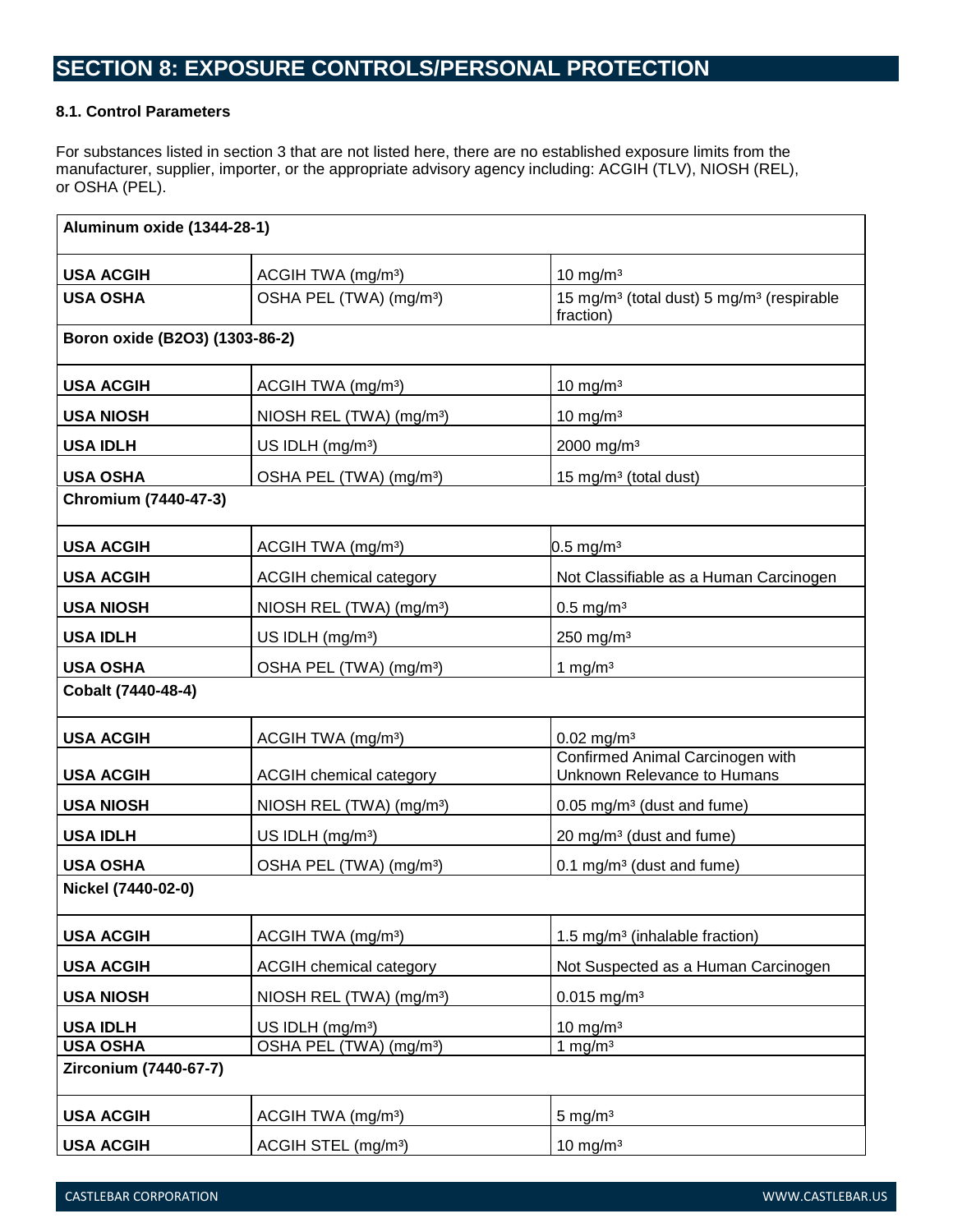| <b>USA ACGIH</b>       | ACGIH chemical category               | Not Classifiable as a Human Carcinogen                                                 |
|------------------------|---------------------------------------|----------------------------------------------------------------------------------------|
| <b>USA NIOSH</b>       | NIOSH REL (TWA) (mg/m <sup>3</sup> )  | $5 \text{ mg/m}^3$                                                                     |
| <b>USA NIOSH</b>       | NIOSH REL (STEL) (mg/m <sup>3</sup> ) | 10 mg/m $3$                                                                            |
| <b>USA IDLH</b>        | US IDLH $(mg/m3)$                     | 50 mg/m $3$                                                                            |
| Molybdenum (7439-98-7) |                                       |                                                                                        |
| <b>USA ACGIH</b>       | ACGIH TWA (mg/m <sup>3</sup> )        | 10 mg/m <sup>3</sup> (inhalable fraction) 3 mg/m <sup>3</sup><br>(respirable fraction) |
| <b>USA IDLH</b>        | US IDLH (mg/m <sup>3</sup> )          | 5000 mg/m <sup>3</sup>                                                                 |

# **8.2. Exposure Controls**

| <b>Appropriate Engineering Controls</b>  | : Use local exhaust or general dilution ventilation or other suppression<br>methods to maintain dust levels below exposure limits. Power equipment<br>should be equipped with proper dust collection devices. Ensure all<br>national/local regulations are observed. |  |
|------------------------------------------|----------------------------------------------------------------------------------------------------------------------------------------------------------------------------------------------------------------------------------------------------------------------|--|
| <b>Personal Protective Equipment</b>     | : Not generally required. The use of personal protective equipment may be<br>necessary as conditions warrant.                                                                                                                                                        |  |
| <b>Materials for Protective Clothing</b> | : Chemically resistant materials and fabrics.                                                                                                                                                                                                                        |  |
| <b>Hand Protection</b>                   | : Chemically resistant gloves are recommended, but not required.                                                                                                                                                                                                     |  |
| <b>Eye Protection</b>                    | : Chemical safety goggles.                                                                                                                                                                                                                                           |  |
| <b>Skin and Body Protection</b>          | : Wear suitable protective clothing.                                                                                                                                                                                                                                 |  |
| <b>Respiratory Protection</b>            | : If exposure limits are exceeded or irritation is experienced, approved<br>respiratory protection should be worn.                                                                                                                                                   |  |

# **SECTION 9: PHYSICAL AND CHEMICAL PROPERTIES**

## **9.1. Information on Basic Physical and Chemical Properties**

| <b>Physical State</b>                         | : Solid             |
|-----------------------------------------------|---------------------|
| Appearance                                    | : Dark Gray         |
| Odor                                          | : Odorless          |
| Odor Threshold                                | : No data available |
| рH                                            | : No data available |
| <b>Evaporation Rate</b>                       | : No data available |
| <b>Melting Point</b>                          | : 5045 °C (9113 °F) |
| <b>Freezing Point</b>                         | : No data available |
| <b>Boiling Point</b>                          | : No data available |
| <b>Flash Point</b>                            | : No data available |
| <b>Auto-ignition Temperature</b>              | : No data available |
| <b>Decomposition Temperature</b>              | : No data available |
| Flammability (solid, gas)                     | : No data available |
| <b>Vapor Pressure</b>                         | : No data available |
| <b>Relative Vapor Density at 20 °C</b>        | : No data available |
| <b>Relative Density</b>                       | : 10 - 15 (water=1) |
| <b>Solubility</b>                             | : Insoluble.        |
| <b>Partition Coefficient: N-Octanol/Water</b> | : No data available |
| Viscosity                                     | : No data available |

**9.2. Other Information** No additional information available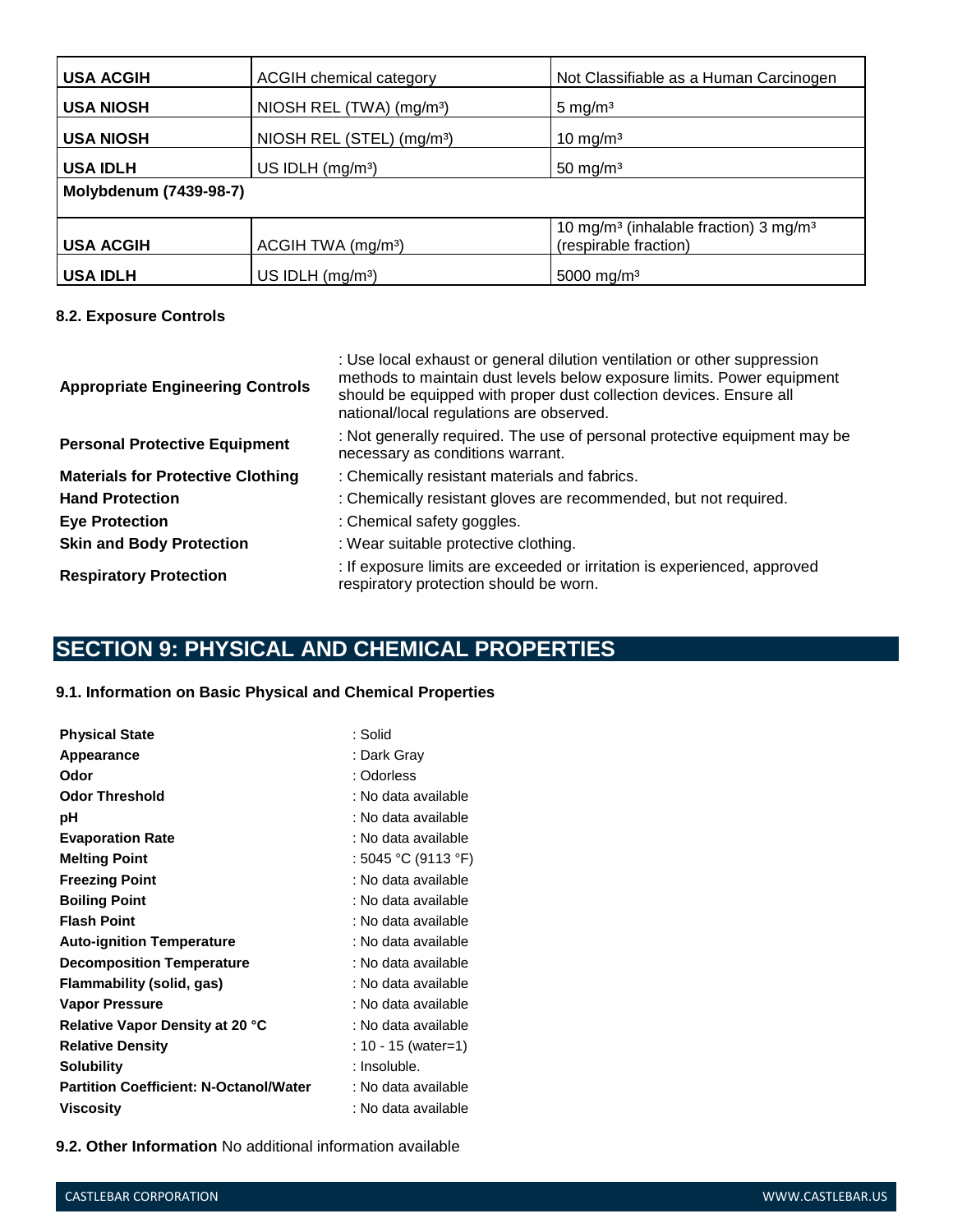# **SECTION 10: STABILITY AND REACTIVITY**

**10.1. Reactivity:** Hazardous reactions will not occur under normal conditions.

**10.2. Chemical Stability:** Stable at standard temperature and pressure.

**10.3. Possibility of Hazardous Reactions:** Hazardous polymerization will not occur.

**10.4. Conditions to Avoid:** Not available

**10.5. Incompatible Materials:** Strong acids. Strong bases. Strong oxidizers. Contact of dust with strong oxidizers may cause fire or explosion.

**10.6. Hazardous Decomposition Products:** Oxides of aluminum. Oxides of cobalt. Oxides of titanium. Oxides of tungsten. Carbon oxides (CO, CO<sub>2</sub>).

# **SECTION 11: TOXICOLOGICAL INFORMATION**

#### **11.1. Information On Toxicological Effects Acute Toxicity: Not classified**

| Aluminum oxide (1344-28-1) |                                |  |
|----------------------------|--------------------------------|--|
| LD50 Oral Rat              | > 15900 mg/kg                  |  |
| <b>LC50 Inhalation Rat</b> | $> 2.3$ mg/l/4h                |  |
| Chromium (7440-47-3)       |                                |  |
| <b>LD50 Oral Rat</b>       | > 5000 mg/kg                   |  |
| Cobalt (7440-48-4)         |                                |  |
| <b>LD50 Oral Rat</b>       | 215.9 - 1140 mg/kg             |  |
| <b>LC50 Inhalation Rat</b> | > 10 mg/l (Exposure time: 1 h) |  |
| Nickel (7440-02-0)         |                                |  |
| <b>LD50 Oral Rat</b>       | > 9000 mg/kg                   |  |
| Molybdenum (7439-98-7)     |                                |  |
| <b>LD50 Oral Rat</b>       | > 2000 mg/kg                   |  |
| <b>LD50 Dermal Rat</b>     | > 2000 mg/kg                   |  |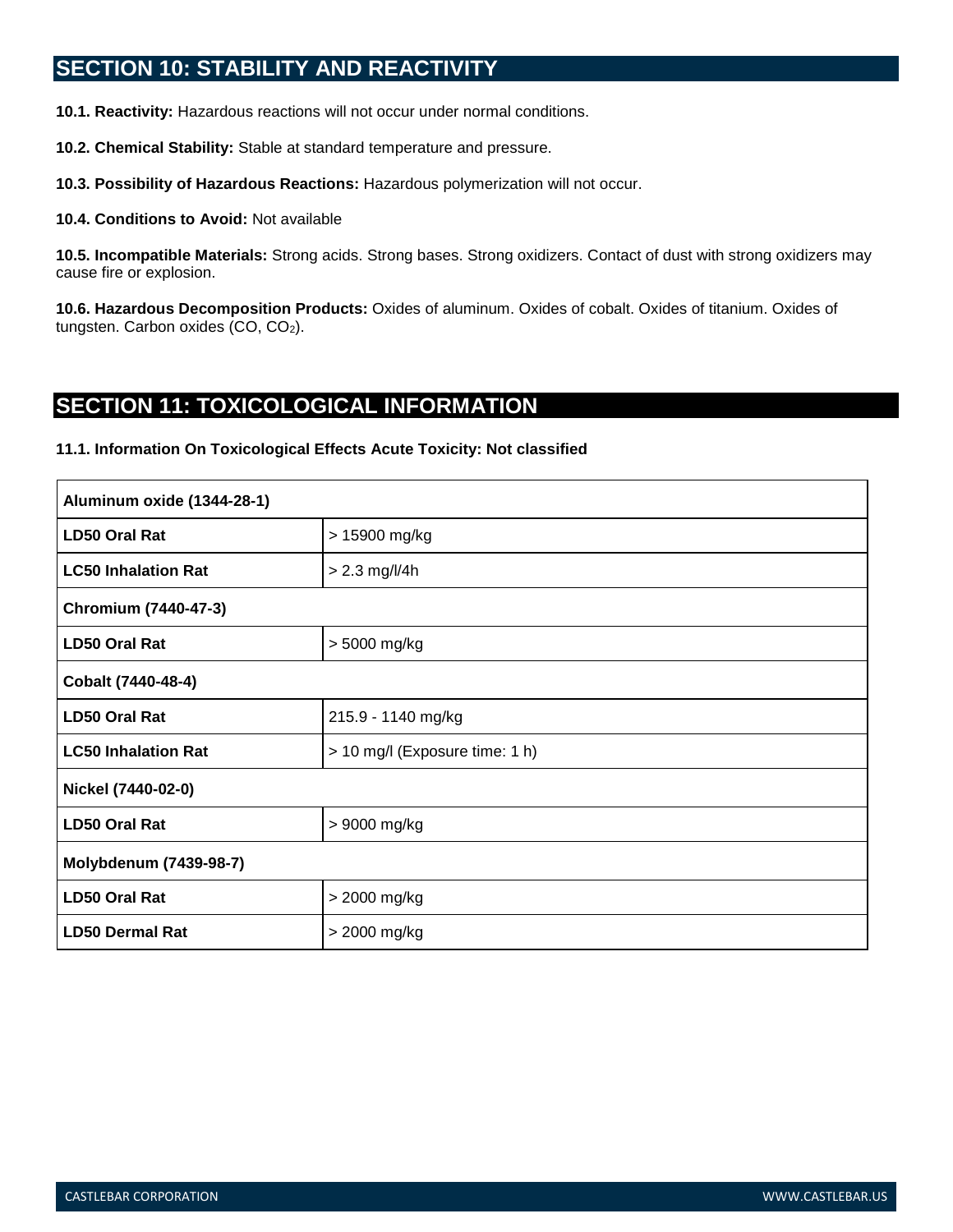**Skin Corrosion/Irritation:** Not classified

**Serious Eye Damage/Irritation:** Not classified

**Respiratory or Skin Sensitization:** Not classified

**Germ Cell Mutagenicity:** Not classified

**Carcinogenicity:** Not Classified

| Chromium (7440-47-3)                             |                                                |  |
|--------------------------------------------------|------------------------------------------------|--|
| <b>IARC</b> group                                | 3                                              |  |
| Cobalt (7440-48-4)                               |                                                |  |
| <b>IARC</b> group                                | 2Β                                             |  |
| <b>OSHA Hazard Communication Carcinogen List</b> | In OSHA Hazard Communication Carcinogen list.  |  |
| Nickel (7440-02-0)                               |                                                |  |
| <b>IARC</b> group                                | 2B                                             |  |
| <b>National Toxicology Program (NTP) Status</b>  | Reasonably anticipated to be Human Carcinogen. |  |
| <b>OSHA Hazard Communication Carcinogen List</b> | In OSHA Hazard Communication Carcinogen list.  |  |

**Reproductive Toxicity:** Not classified

**Specific Target Organ Toxicity (Single Exposure):** Not classified

**Specific Target Organ Toxicity (Repeated Exposure):** Not classified

**Aspiration Hazard:** Not classified

**Symptoms/Injuries After Inhalation:** Dust from this product may cause irritation to the respiratory tract.

**Symptoms/Injuries After Skin Contact:** Dust may cause irritation in skin folds or by contact in combination with tight clothing.

**Symptoms/Injuries After Eye Contact:** Eye contact with dust may cause mechanical irritation.

**Symptoms/Injuries After Ingestion:** Ingestion is likely to be harmful or have adverse effects.

**Chronic Symptoms:** None expected under normal conditions of use.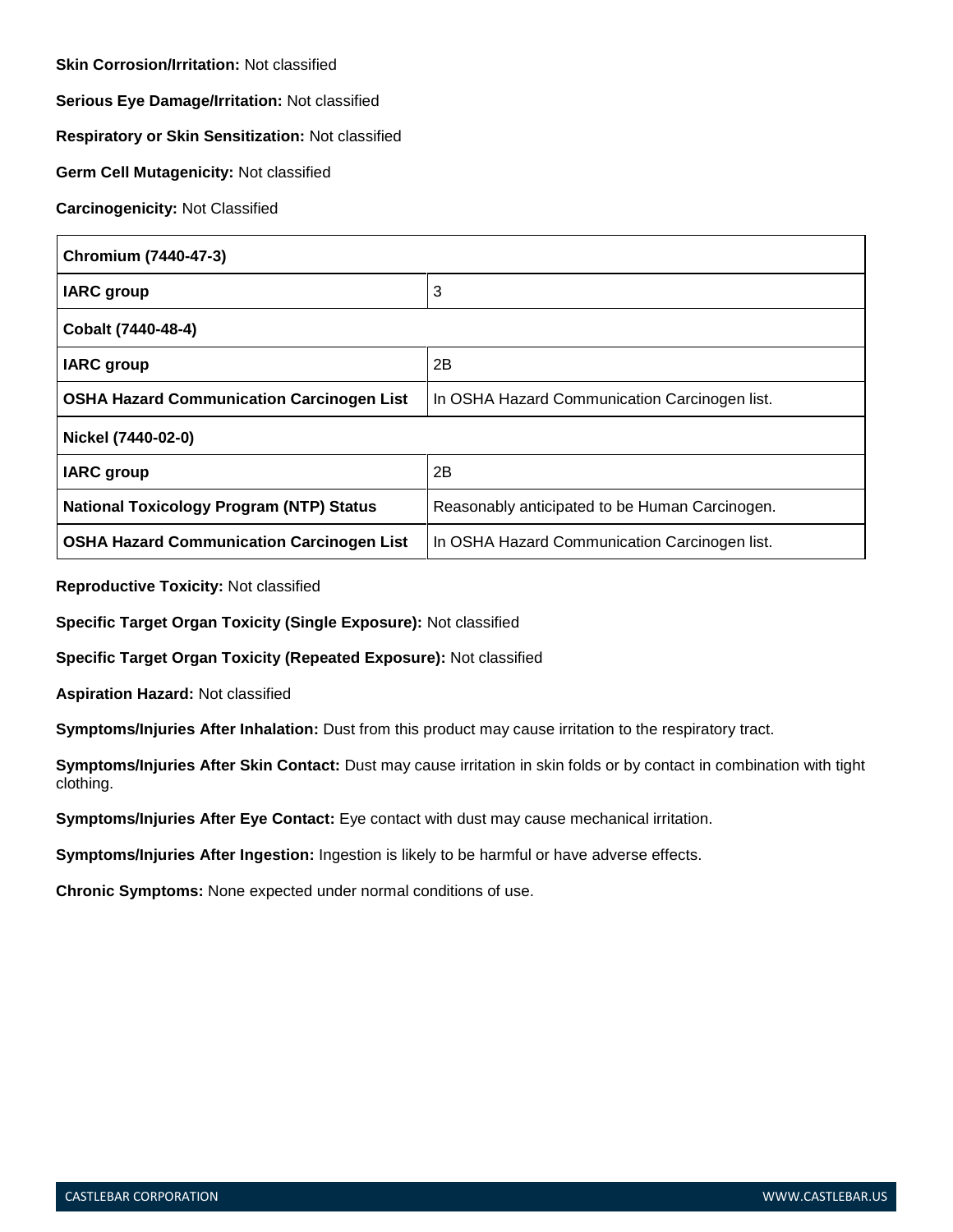# **SECTION 12: ECOLOGICAL INFORMATION**

# **12.1. Toxicity**

| Aluminum oxide (1344-28-1)            |                                                                                                         |  |
|---------------------------------------|---------------------------------------------------------------------------------------------------------|--|
| LC50 Fish 1                           | $> 100$ mg/l                                                                                            |  |
| EC50 Daphnia 1                        | $> 100$ mg/l                                                                                            |  |
| ErC50 (algae)                         | $> 100$ mg/l                                                                                            |  |
| <b>NOEC</b> (acute)                   | $> 50$ mg/l                                                                                             |  |
| Boron oxide (B2O3) (1303-86-2)        |                                                                                                         |  |
| EC50 Daphnia 1                        | 370 - 490 mg/l (Exposure time: 48 h - Species: Daphnia magna)                                           |  |
| Nickel (7440-02-0)                    |                                                                                                         |  |
| LC50 Fish 1                           | 100 mg/l (Exposure time: 96 h - Species: Brachydanio rerio)                                             |  |
| EC50 Daphnia 1                        | 13 (13 - 200) µg/l (Exposure time: 48h - Species: Ceriodaphnia dubia [static])                          |  |
| <b>LC 50 Fish 2</b>                   | 1.3 mg/l (Exposure time: 96 h - Species: Cyprinus carpio [semi-static])                                 |  |
| EC50 Daphnia 2                        | 1 mg/l (Exposure time: 48 h - Species: Daphnia magna [Static])                                          |  |
| <b>EC50 Other Aquatic Organisms 2</b> | 0.174 (0.174 - 0.311) mg/l (Exposure time: 96 h - Species:<br>Pseudokirchneriella subcapitata [static]) |  |

**12.2. Persistence and Degradability** No additional information available

# **12.3. Bioaccumulative Potential**

| Cobalt (7440-48-4) |                      |
|--------------------|----------------------|
| BCF fish 1         | (no bioaccumulation) |

**12.4. Mobility in Soil** No additional information available

**12.5. Other Adverse Effects** No additional information available

# **SECTION 13: DISPOSAL CONSIDERATIONS**

# **13.1. Waste treatment methods**

### **Waste Disposal Recommendations:**

Dispose of waste material in accordance with all local, regional, national, and international regulations.

# **SECTION 14: TRANSPORT INFORMATION**

- **14.1. In Accordance with DOT** Not regulated for transport
- **14.2. In Accordance with IMDG** Not regulated for transport
- **14.3. In Accordance with IATA** Not regulated for transport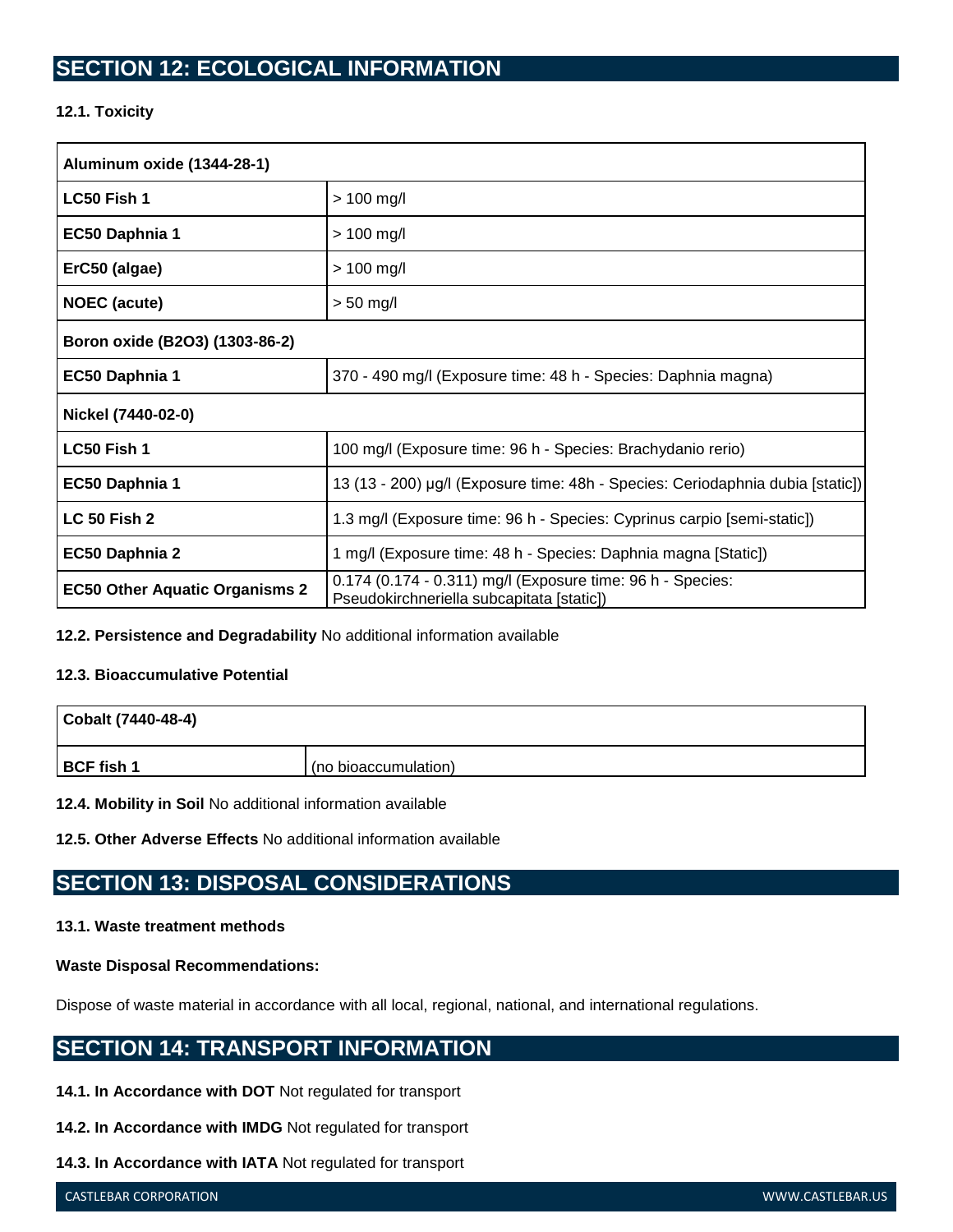# **SECTION 15: REGULATORY INFORMATION**

# **15.1 US Federal Regulations**

| <b>Aluminum oxide (1344-28-1)</b>                                                                                     |                                                                                                                |  |
|-----------------------------------------------------------------------------------------------------------------------|----------------------------------------------------------------------------------------------------------------|--|
| Listed on the United States TSCA (Toxic Substances Control Act) inventory Listed on United States SARA Section<br>313 |                                                                                                                |  |
| <b>SARA Section 313 - Emission Reporting</b>                                                                          | 1.0 % (fibrous forms)                                                                                          |  |
| Boron oxide (B2O3) (1303-86-2)                                                                                        |                                                                                                                |  |
| Listed on the United States TSCA (Toxic Substances Control Act) inventory                                             |                                                                                                                |  |
| Chromium (7440-47-3)<br>313                                                                                           | Listed on the United States TSCA (Toxic Substances Control Act) inventory Listed on United States SARA Section |  |
| <b>SARA Section 313 - Emission Reporting</b>                                                                          | 1.0%                                                                                                           |  |
| Chromium carbide (Cr3C2) (12012-35-0)                                                                                 |                                                                                                                |  |
| Listed on the United States TSCA (Toxic Substances Control Act) inventory                                             |                                                                                                                |  |
| Cobalt (7440-48-4)                                                                                                    |                                                                                                                |  |
| 313                                                                                                                   | Listed on the United States TSCA (Toxic Substances Control Act) inventory Listed on United States SARA Section |  |
| <b>SARA Section 311/312 Hazard Classes</b>                                                                            | Immediate (acute) health hazard Delayed (chronic) health hazard                                                |  |
| <b>SARA Section 313 - Emission Reporting</b>                                                                          | 0.1%                                                                                                           |  |
| Nickel (7440-02-0)                                                                                                    |                                                                                                                |  |
| 313                                                                                                                   | Listed on the United States TSCA (Toxic Substances Control Act) inventory Listed on United States SARA Section |  |
| RQ (Reportable quantity, section 304 of<br><b>EPA's List of Lists)</b>                                                | 100 lb (only applicable if particles are $<$ 100 $\mu$ m)                                                      |  |
| <b>SARA Section 311/312 Hazard Classes</b>                                                                            | Immediate (acute) health hazard                                                                                |  |
|                                                                                                                       | Delayed (chronic) health hazard                                                                                |  |
| <b>SARA Section 313 - Emission Reporting</b>                                                                          | 0.1%                                                                                                           |  |
| Niobium carbide (Nb2C) (12011-99-3)                                                                                   |                                                                                                                |  |
| Listed on the United States TSCA (Toxic Substances Control Act) inventory                                             |                                                                                                                |  |
| Tantalum carbide (TaC) (12070-06-3)                                                                                   |                                                                                                                |  |
| Listed on the United States TSCA (Toxic Substances Control Act) inventory                                             |                                                                                                                |  |
| <b>Titanium carbide (TiC) (12070-08-5)</b>                                                                            |                                                                                                                |  |
| Listed on the United States TSCA (Toxic Substances Control Act) inventory                                             |                                                                                                                |  |
| <b>Tungsten carbide (12070-12-1)</b>                                                                                  |                                                                                                                |  |
| Listed on the United States TSCA (Toxic Substances Control Act) inventory                                             |                                                                                                                |  |
| Zirconium (7440-67-7)                                                                                                 |                                                                                                                |  |
| Listed on the United States TSCA (Toxic Substances Control Act) inventory                                             |                                                                                                                |  |
| Molybdenum (7439-98-7)                                                                                                |                                                                                                                |  |
| Listed on the United States TSCA (Toxic Substances Control Act) inventory                                             |                                                                                                                |  |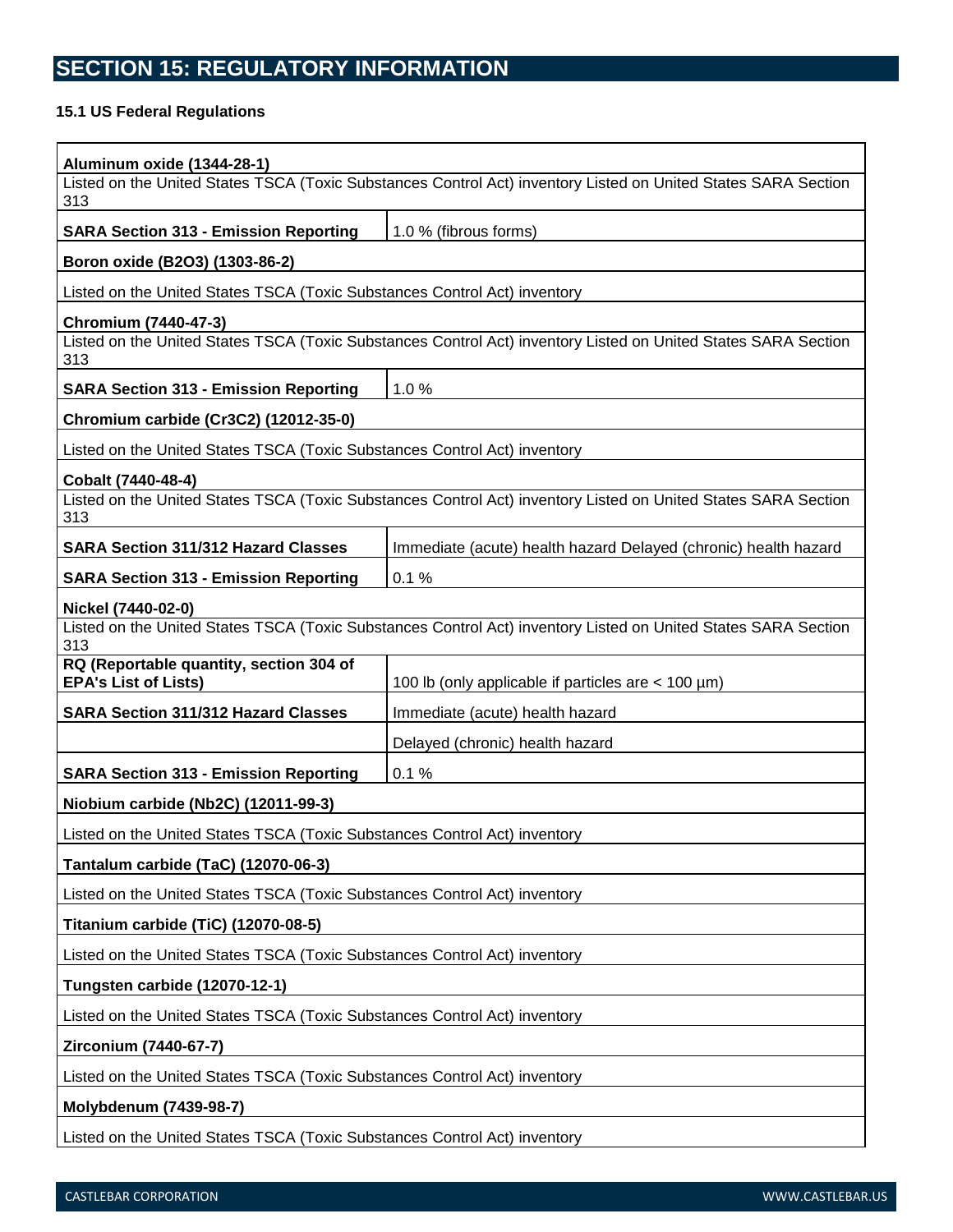### **15.2 US State Regulations**

| Cobalt (7440-48-4)                                    |                                                                                               |
|-------------------------------------------------------|-----------------------------------------------------------------------------------------------|
| U.S. - California - Proposition 65 - Carcinogens List | WARNING: This product contains chemicals known to<br>the State of California to cause cancer. |
| Nickel (7440-02-0)                                    |                                                                                               |

| U.S. - California - Proposition 65 - Carcinogens List | WARNING: This product contains chemicals known to<br>the State of California to cause cancer. |
|-------------------------------------------------------|-----------------------------------------------------------------------------------------------|
|-------------------------------------------------------|-----------------------------------------------------------------------------------------------|

### **Aluminum oxide (1344-28-1)**

U.S. - Massachusetts - Right To Know List U.S. - New Jersey - Right to Know Hazardous Substance List U.S. - Pennsylvania - RTK (Right to Know) - Environmental Hazard List U.S. - Pennsylvania - RTK (Right to Know) List

### **Boron oxide (B2O3) (1303-86-2)**

U.S. - Massachusetts - Right To Know List U.S. - New Jersey - Right to Know Hazardous Substance List U.S. - Pennsylvania - RTK (Right to Know) List

## **Chromium (7440-47-3)**

U.S. - Massachusetts - Right To Know List U.S. - New Jersey - Right to Know Hazardous Substance List U.S. - Pennsylvania - RTK (Right to Know) - Environmental Hazard List U.S. - Pennsylvania - RTK (Right to Know) - Special Hazardous Substances U.S. - Pennsylvania - RTK (Right to Know) List

## **Cobalt (7440-48-4)**

U.S. - Massachusetts - Right To Know List U.S. - New Jersey - Right to Know Hazardous Substance List U.S. - Pennsylvania - RTK (Right to Know) - Environmental Hazard List U.S. - Pennsylvania - RTK (Right to Know) List

### **Nickel (7440-02-0)**

U.S. - Massachusetts - Right To Know List U.S. - New Jersey - Right to Know Hazardous Substance List U.S. - Pennsylvania - RTK (Right to Know) - Environmental Hazard List U.S. - Pennsylvania - RTK (Right to Know) - Special Hazardous Substances U.S. - Pennsylvania - RTK (Right to Know) List

### **Tungsten carbide (12070-12-1)**

U.S. - New Jersey - Right to Know Hazardous Substance List

### **Zirconium (7440-67-7)**

U.S. - Massachusetts - Right To Know List U.S. - New Jersey - Right to Know Hazardous Substance List U.S. - Pennsylvania - RTK (Right to Know) List

### **Molybdenum (7439-98-7)**

U.S. - Massachusetts - Right To Know List U.S. - New Jersey - Right to Know Hazardous Substance List U.S. - Pennsylvania - RTK (Right to Know) List